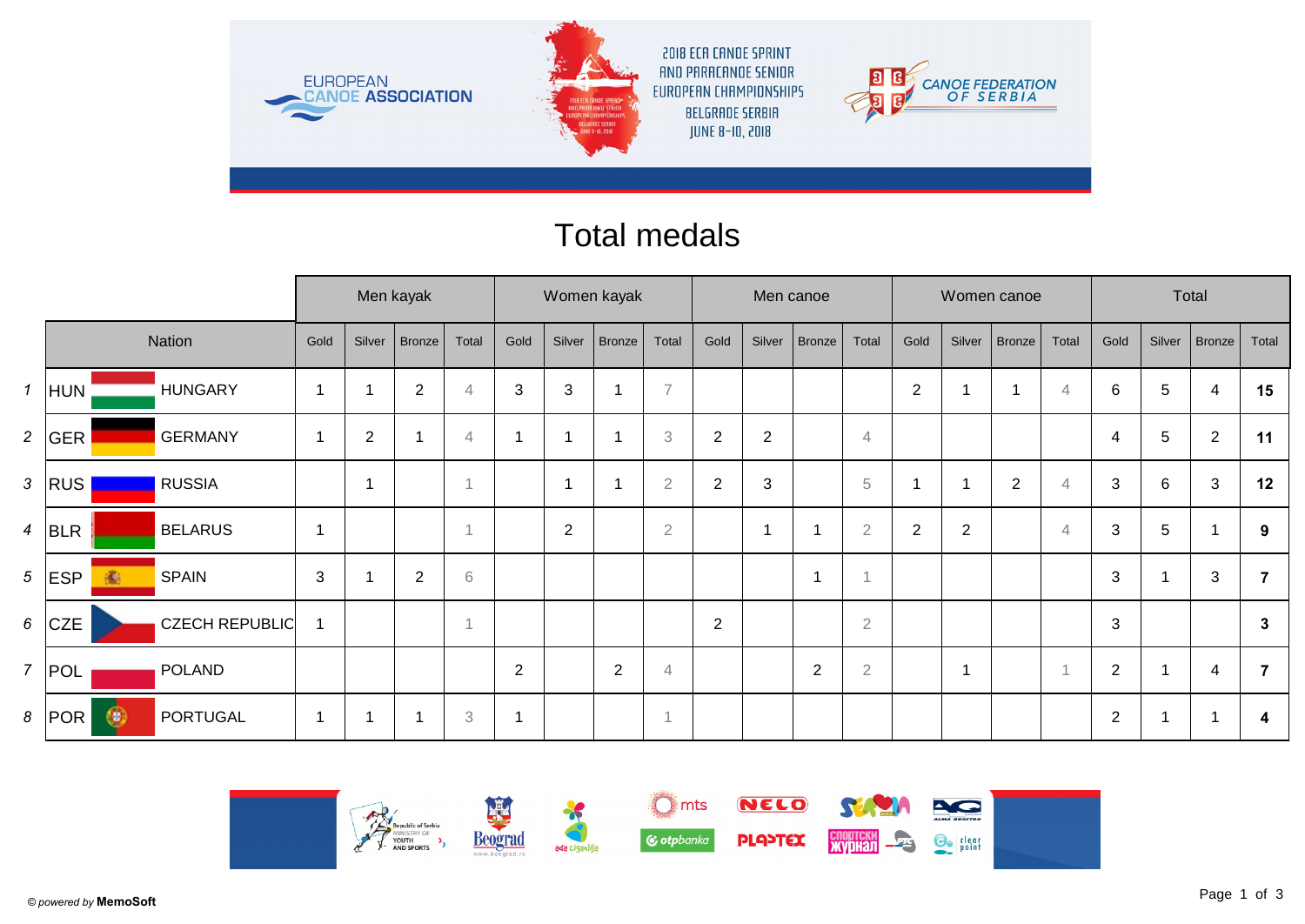

## Total medals

|  |                                                     |             | Men kayak                |        |                           |      | Women kayak |             |                |                         |                | Men canoe     |                |      |        | Women canoe |                | Total |                |                |                |
|--|-----------------------------------------------------|-------------|--------------------------|--------|---------------------------|------|-------------|-------------|----------------|-------------------------|----------------|---------------|----------------|------|--------|-------------|----------------|-------|----------------|----------------|----------------|
|  | Nation                                              | Gold        | Silver                   | Bronze | Total                     | Gold | Silver      | Bronze      | Total          | Gold                    | Silver         | <b>Bronze</b> | Total          | Gold | Silver | Bronze      | Total          | Gold  | Silver         | Bronze         | Total          |
|  | $\frac{1}{2}$<br>$9$ SRB<br><b>SERBIA</b><br>Ξ      | $\mathbf 1$ |                          |        | $\ensuremath{\mathbf{3}}$ |      |             |             |                |                         |                |               |                |      |        |             |                |       | 1              |                | $\mathbf{3}$   |
|  | 10 $ FRA$<br><b>FRANCE</b>                          |             |                          |        |                           | -1   |             |             | $\overline{2}$ |                         |                |               |                |      |        |             |                |       | 1              |                | $\mathbf{2}$   |
|  | 11 $ ROU$<br><b>ROMANIA</b>                         |             |                          |        |                           |      |             |             |                | $\overline{\mathbf{1}}$ | f              |               | $\overline{2}$ |      |        |             |                |       | 1              |                | $\overline{2}$ |
|  | $+ +$<br>12 GEO $\prime$<br><b>GEORGIA</b><br>$+1+$ |             |                          |        |                           |      |             |             |                | $\overline{1}$          |                |               | $\overline{1}$ |      |        |             |                |       |                |                |                |
|  | 13 $ UKR$<br><b>UKRAINE</b>                         |             | -4                       |        |                           |      |             |             |                |                         | $\overline{1}$ |               | $\overline{2}$ |      |        | 2           | $\overline{2}$ |       | $\overline{2}$ | 3              | 5              |
|  | $14$ LTU<br>LITHUANIA                               |             | $\overline{\phantom{a}}$ |        |                           |      |             |             |                |                         |                |               |                |      |        |             |                |       | 1              |                | $\mathbf 1$    |
|  | 15 SVK $\mathbf{E}$<br><b>SLOVAKIA</b>              |             | -4                       |        |                           |      |             |             |                |                         |                |               |                |      |        |             |                |       | $\mathbf 1$    |                |                |
|  | $16$ BEL<br><b>BELGIUM</b>                          |             |                          |        |                           |      |             | $\mathbf 2$ | $\sqrt{2}$     |                         |                |               |                |      |        |             |                |       |                | $\overline{2}$ | $\mathbf{2}$   |